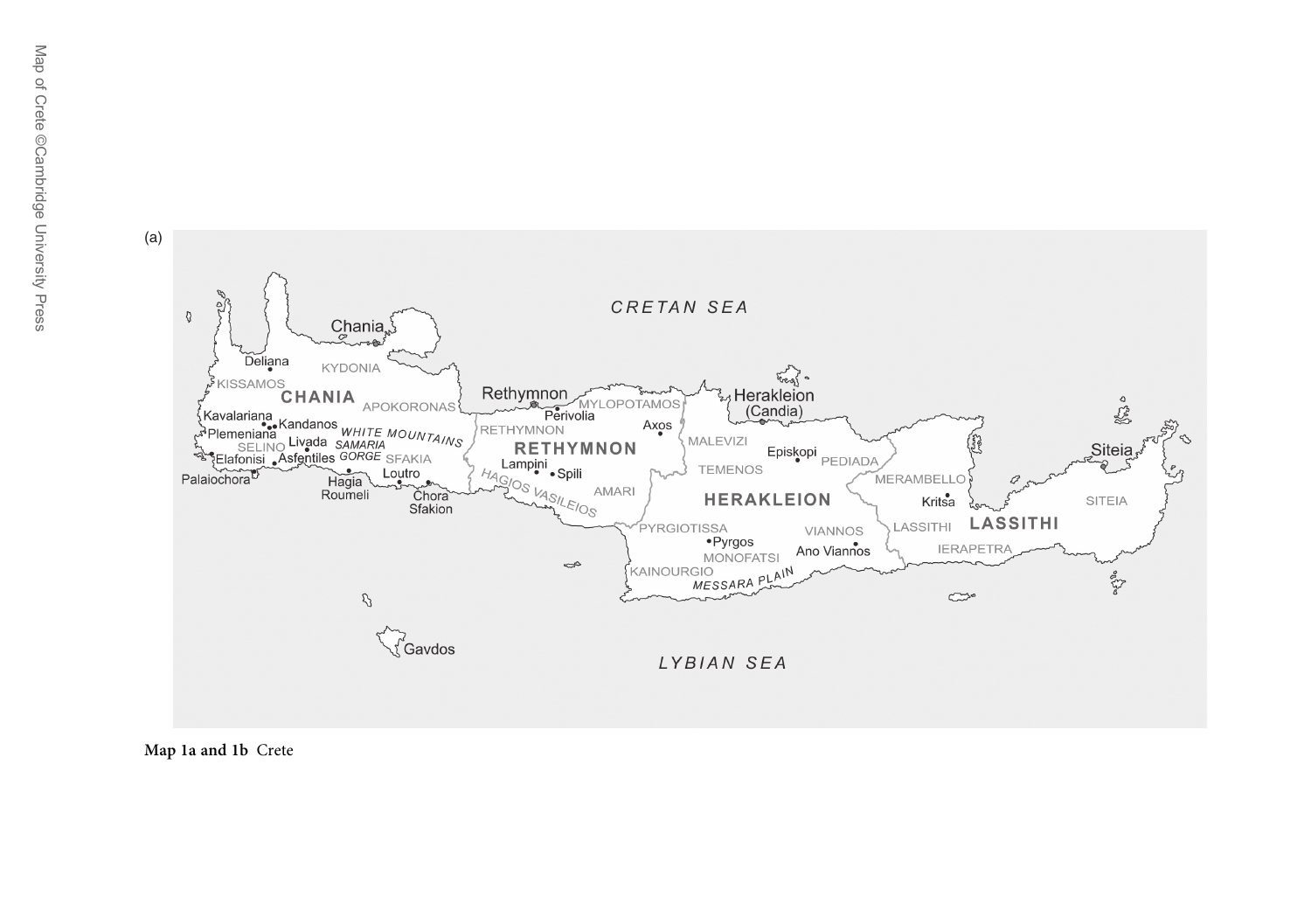

Map 1a and 1b (cont.)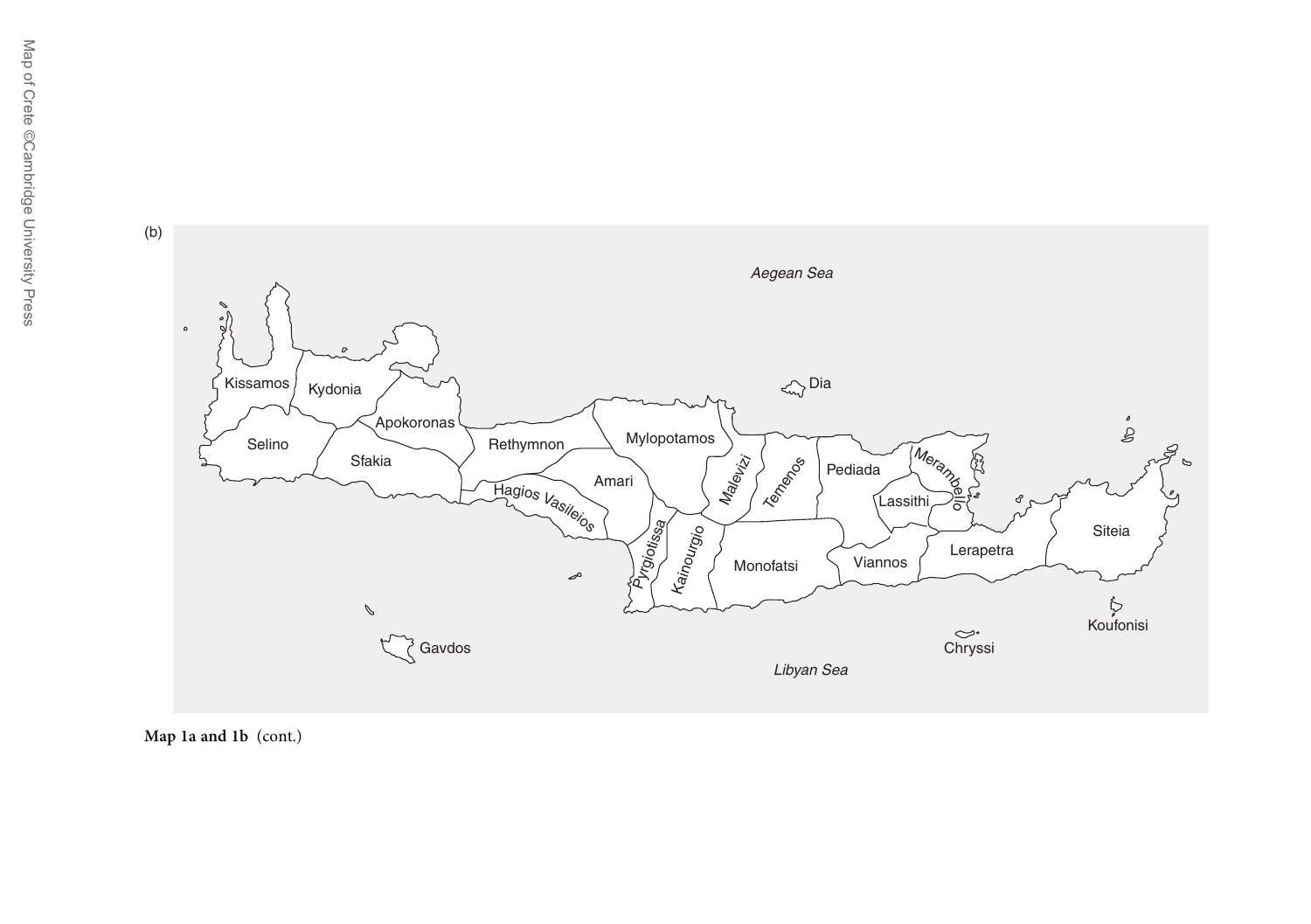

Map 2 Chania Prefecture, west Crete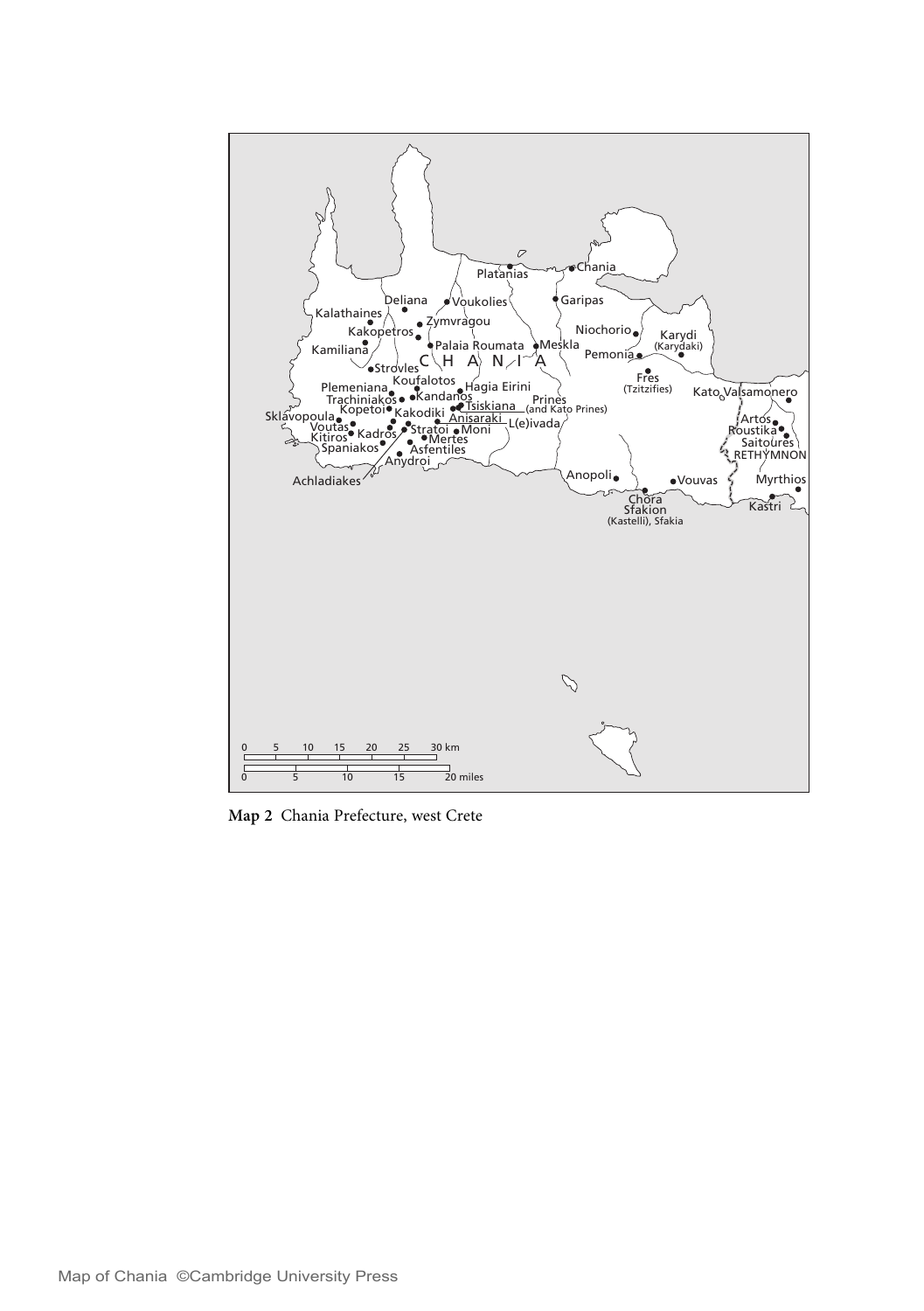

Map 3 Rethymnon Prefecture, central-west Crete